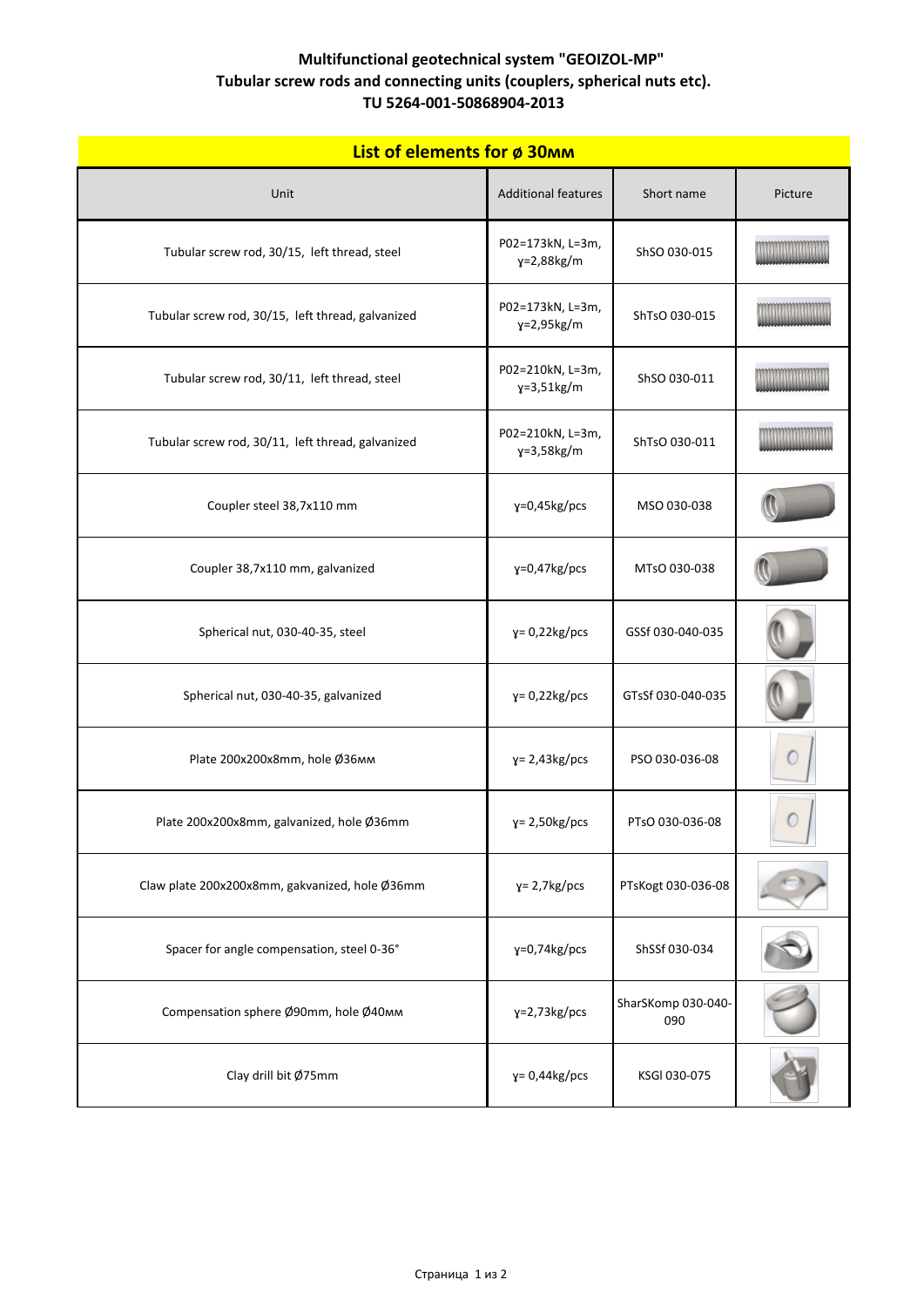| Unit                               | <b>Additional features</b> | Short name   | Picture |
|------------------------------------|----------------------------|--------------|---------|
| Clay drill bit Ø95mm               | $y=0,55kg/pcs$             | KSGI 030-095 |         |
| Hard metall button drill bit Ø51mm | $y = 0.75$ kg/pcs          | KTB 030-051  |         |
| Hard metall cross drill bit Ø51mm  | $y=0,8$ kg/pcs             | KTPI 030-051 |         |
| Hardened cross drill bit Ø76 mm    | $y = 0.8$ kg/pcs           | KSKz 030-76  |         |
| Hardened cross drill bit Ø90mm     | $y = 1,17kg/pcs$           | KSKz 030-90  |         |
| Centralizator Ø70mm                | $y = 0.28$ kg/pcs          | TsSO 030-070 |         |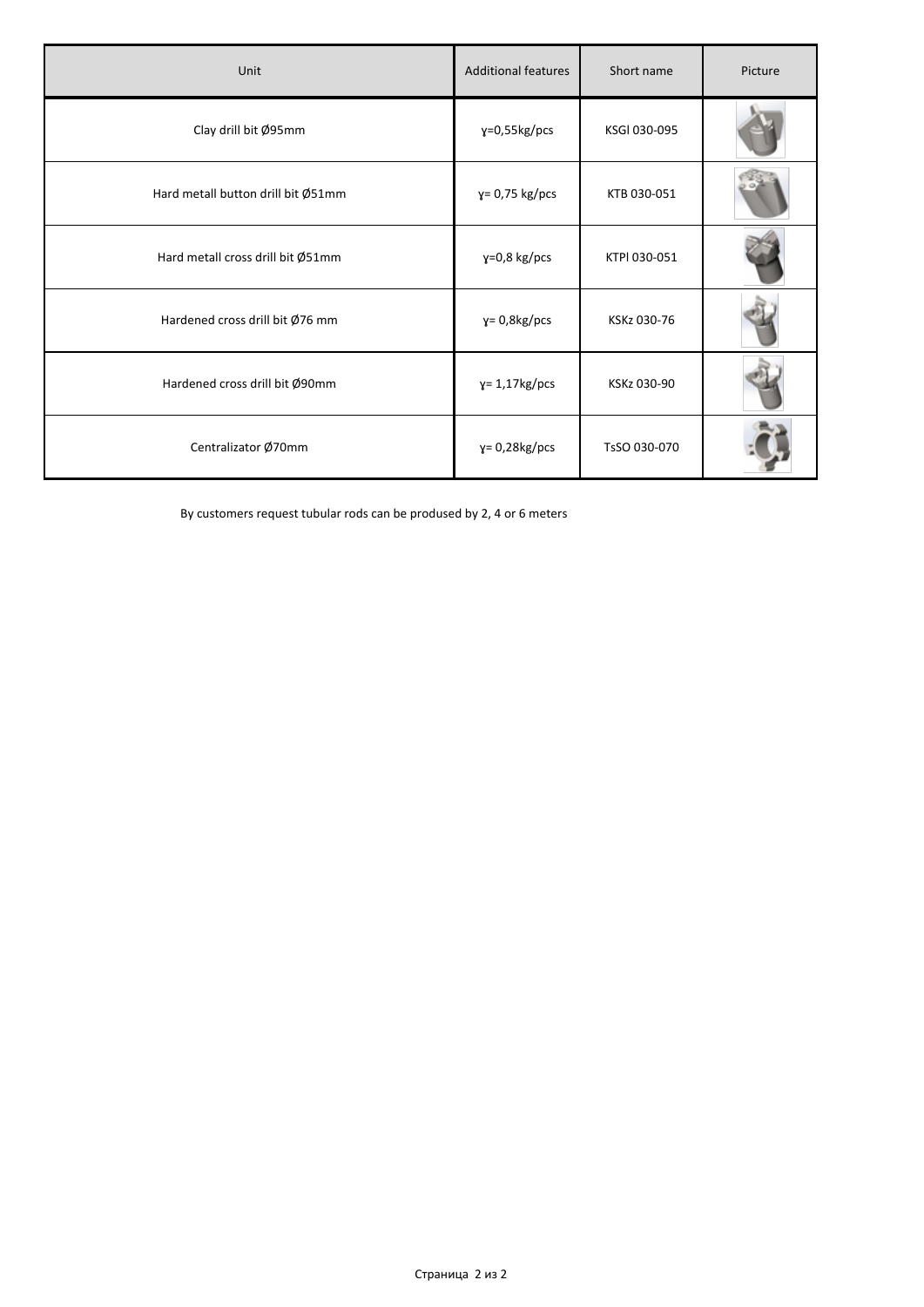| List of elements for ø 40mm                       |                                    |                    |         |
|---------------------------------------------------|------------------------------------|--------------------|---------|
| Unit                                              | <b>Additional features</b>         | Short name         | Picture |
| Tubular screw rod, 40/21, left thread, steel      | P02=448kN, L=3m,<br>y=5,96kg/m     | ShSO 040-021       |         |
| Tubular screw rod, 40/21, left thread, galvanized | P02=448kN, L=3m,<br>γ=6,04kg/m     | ShTsO 040-021      |         |
| Tubular screw rod, 40/18, left thread, steel      | P02=501kN, L=3m,<br>$y = 6,66kg/m$ | ShSO 040-018       |         |
| Tubular screw rod, 40/18, left thread, galvanized | P02=501kN, L=3m,<br>$y = 6,74kg/m$ | ShTsO 040-018      |         |
| Tubular screw rod, 40/14, left thread, steel      | P02=565kN, L=3m,<br>$y = 7,52kg/m$ | ShSO 040-014       |         |
| Tubular screw rod, 40/14, left thread, galvanized | P02=565kN, L=3m,<br>$y = 7,60kg/m$ | ShTsO 040-014      |         |
| Coupler steel 57x140mm                            | $y=1,41$ kg/pcs                    | MSO 040-057        |         |
| Coupler 57x140mm, galvanized                      | $y = 1.42$ kg/pcs                  | MTsO 040-057       |         |
| Spherical nut, 040-65-50, steel                   | $y = 0.95$ kg/pcs                  | GSSf 040-065-50    |         |
| Spherical nut, 040-65-50, galvanized              | $y=0.97$ kg/pcs                    | GTsSf 040-065-50   |         |
| Plate 200x200x12mm, steel, hole Ø56mm             | $y = 3.5$ kg/pcs                   | PSO 040-056-12     |         |
| Plate 200x200x12mm, galvanized, hole Ø56mm        | $y = 3,55$ kg/pcs                  | PTsO 040-056-12    |         |
| Plate 200x200x30mm, hole Ø56mm                    | $y=8,75kg/pcs$                     | PSO 040-056-30     |         |
| Claw plate, 200x200x12mm, galvanized, hole Ø56mm  | $y = 3,55kg/pcs$                   | PTsKogt 040-056-12 |         |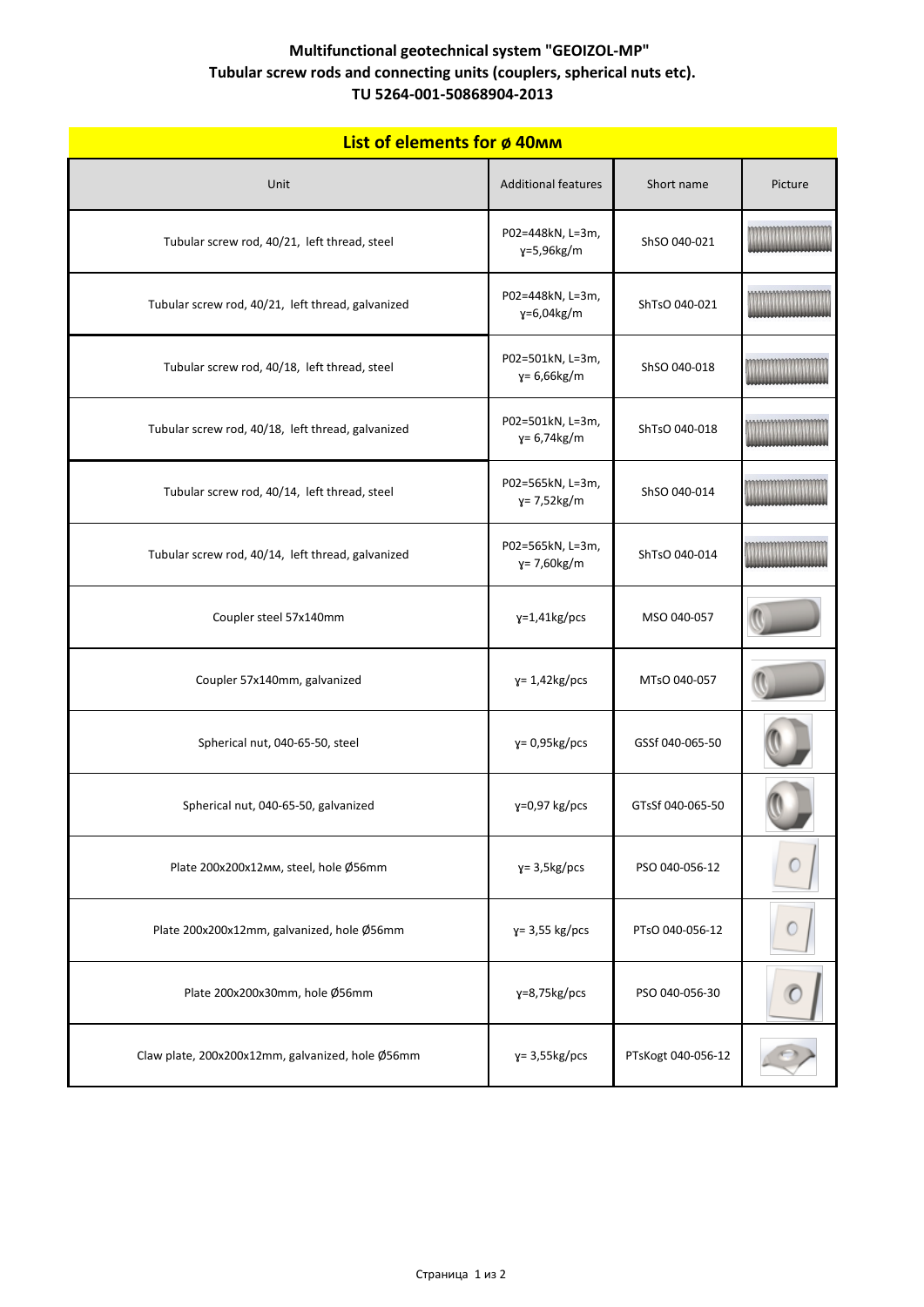| Unit                                                                   | <b>Additional features</b> | Short name           | Picture |
|------------------------------------------------------------------------|----------------------------|----------------------|---------|
| Spacer for angle compensation, steel 0-36°                             | $y = 2,1kg/pcs$            | ShSSf 040-045        |         |
| Compensation sphere 90mm, hole Ø50mm                                   | $y = 2,3$ kg/pcs           | SharSKomp 040-050-90 |         |
| Steel plate 220x220x40mm for sphere Ø90mm                              | $y = 14,2$ kg/pcs          | PSNakl 040-056-40    |         |
| Galvanized plate 220x220x40mm for sphere Ø90mm                         | $y=14,3kg/pcs$             | PTsNakl 040-056-40   |         |
| Wedge spacer for angle 12°, hole Ø56mm, outside Ø102mm                 | $y = 1.43$ kg/pcs          | ShSkl 040-056-102    |         |
| Steel plate 300x200x35mm with elliptical hole 50x70mm for wedge spacer | $y = 14$ kg/pcs            | PSOv 040-050-35      |         |
| Clay drill bit Ø110mm                                                  | $y = 1,52kg/pcs$           | KSGI 040-110         |         |
| Clay drill bit Ø150mm                                                  | $y = 1.92$ kg/pcs          | KSGI 040-150         |         |
| Hard metall button drill bit Ø70mm                                     | $y = 1,75kg/pcs$           | KTB 040-070          |         |
| Hard metall button drill bit Ø90mm                                     | $y = 2,4kg/pcs$            | KTB 040-090          |         |
| Hard metall cross drill bit Ø70mm                                      | $y = 0.98$ kg/pcs          | KTPI 040-070         |         |
| Hard metall cross drill bit Ø90mm                                      | $y = 2,05$ kg/pcs          | KTPI 040-090         |         |
| Hardened cross drill bit Ø90mm                                         | $y = 1,12kg/pcs$           | KSKz 040-90          |         |
| Hardened cross drill bit Ø115mm                                        | $y = 2,17kg/pcs$           | KSKz 040-115         |         |
| Centralizator Ø88mm, steel                                             | $y = 0.45$ kg/pcs          | TsSO 040-088         |         |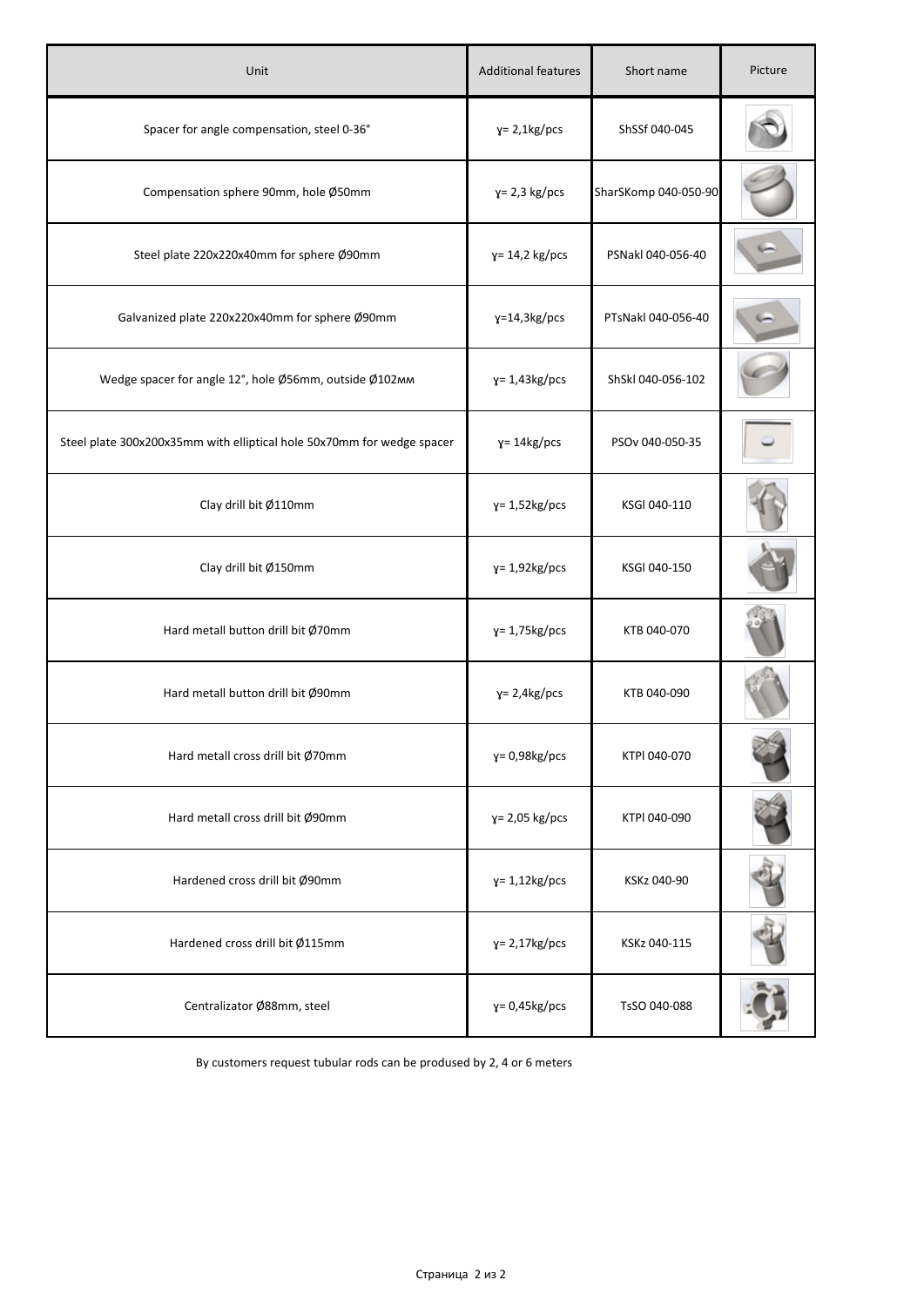| List of elements ø 52mm                               |                                      |                  |         |
|-------------------------------------------------------|--------------------------------------|------------------|---------|
| Unit                                                  | <b>Additional features</b>           | Short name       | Picture |
| Tubular screw rod, 52/31, right thread, steel         | P02=592kN, L=3m,<br>$y = 7,87kg/m$   | ShSO 052-031     |         |
| Tubular screw rod, 52/31, right thread, galvanized    | P02=592kN, L=3m,<br>$y = 7,97kg/m$   | ShTsO 052-031    |         |
| Tubular screw rod, 52/28, right thread, steel         | P02=682kN, L=3m,<br>$y = 9,08kg/m$   | ShSO 052-028     |         |
| Tubular screw rod, 52/28, right thread, galvanized    | P02=682kN, L=3m,<br>$y = 9,18$ kg/m  | ShTsO 052-028    |         |
| Tubular screw rod, 52/20, right thread, steel         | P02=870kN, L=3m,<br>$y = 11,58$ kg/m | ShSO 052-020     |         |
| Tubular screw rod, 52/20, right thread, galvanized    | P02=870kN, L=3m,<br>y= 11,68kg/m     | ShTsO 052-020    |         |
| Coupler steel 70x160mm                                | $y = 2,36kg/pcs$                     | MSO 052-070      |         |
| Coupler galvanized 70x160mm                           | $y = 2,39kg/pcs$                     | MTsO 052-070     |         |
| Spherical nut, 052-80-70, steel                       | $y=$ , 1,94 $kg$ /pcs                | GSSf 052-080-70  |         |
| Spherical nut, 052-80-70, galvanized                  | $y=1,97$ kg/pcs                      | GTsSf 052-080-70 |         |
| Steel Plate 220x220x35mm, hole Ø65mm                  | $y = 12,1kg/pcs$                     | PSO 052-065-35   | C       |
| Galvanized Plate 220x220x35mm, hole Ø65mm             | $y = 12,4kg/pcs$                     | PTsO 052-065-35  |         |
| Steel Plate 230x230x50mm with elliptical hole 65/90mm | $y = 18,7kg/pcs$                     | PSOv 052-065-050 |         |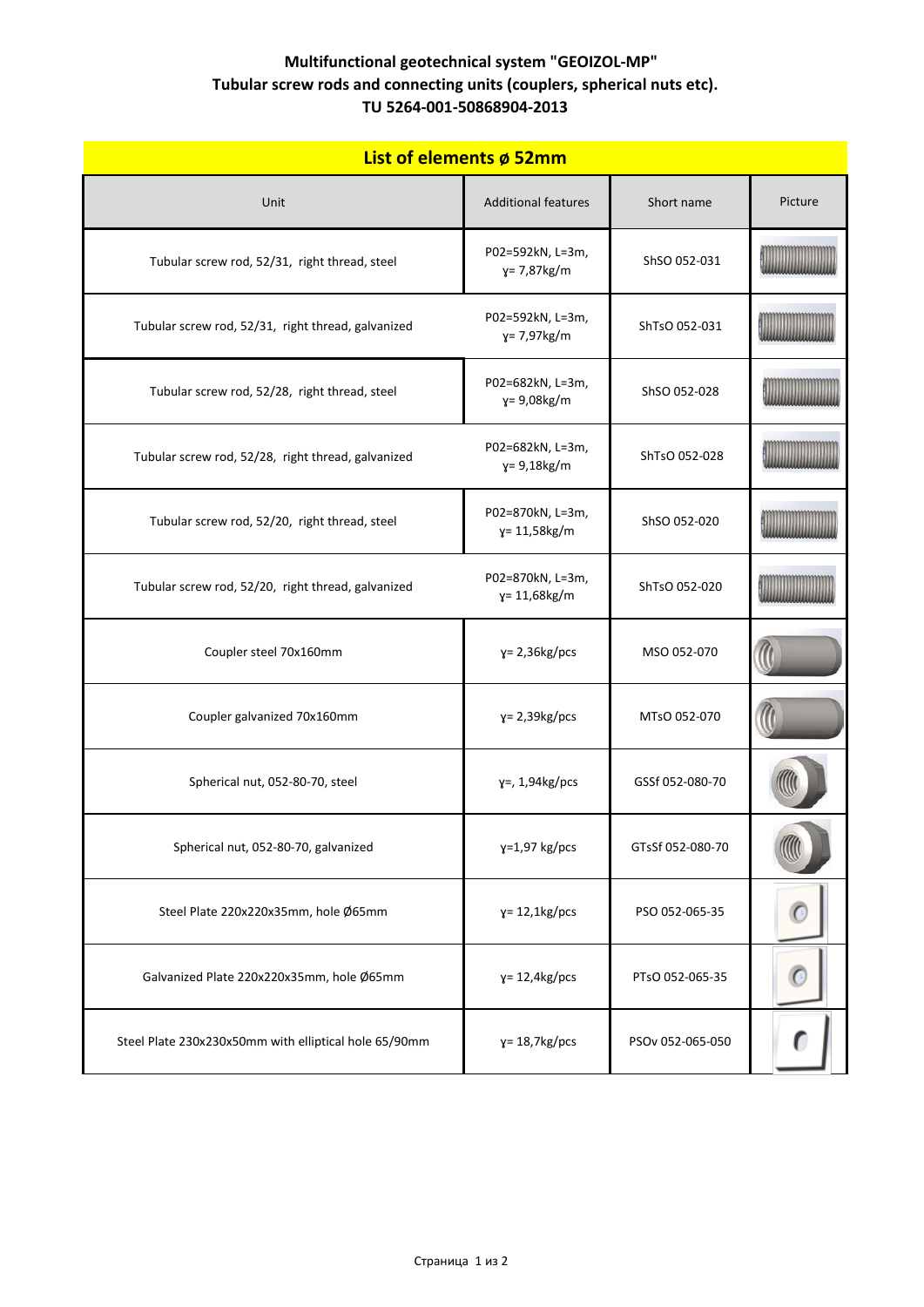| Unit                                               | <b>Additional features</b> | Short name                | Picture |
|----------------------------------------------------|----------------------------|---------------------------|---------|
| Compensation sphere Ø110mm, hole Ø63mm             | $y = 4kg/pcs$              | SharSKomp 052-063-<br>110 |         |
| Steel Plate 230x230x50mm for sphere Ø110mm         | $y = 16$ kg/pcs            | PSNakl 052-065-50         |         |
| Wedge spacer for angle 12°, hole Ø65, outside Ø121 | $y = 2,8kg/pcs$            | ShSKI 052-065-121         |         |
| Clay drill bit Ø130mm                              | $y = 2,65kg/pcs$           | KSGI 052-130              |         |
| Clay drill bit Ø175mm                              | $y = 5,5kg/pcs$            | KSGI 052-175              |         |
| Hard metall button drill bit Ø115mm                | $y=6.4$ kg/pcs             | KTB 052-115               |         |
| Hard metall cross drill bit Ø115mm                 | $y = 3.7$ kg/pcs           | KTPI 052-115              |         |
| Hardened cross drill bit Ø115mm                    | $y = 2,18$ kg/pcs          | KSKz 052-115              |         |
| Hardened cross drill bit Ø130mm                    | $y = 2,95kg/pcs$           | KSKz 052-130              |         |
| Centralizator Ø112mm, steel                        | $y = 1,27kg/pcs$           | TsSO 052-112              |         |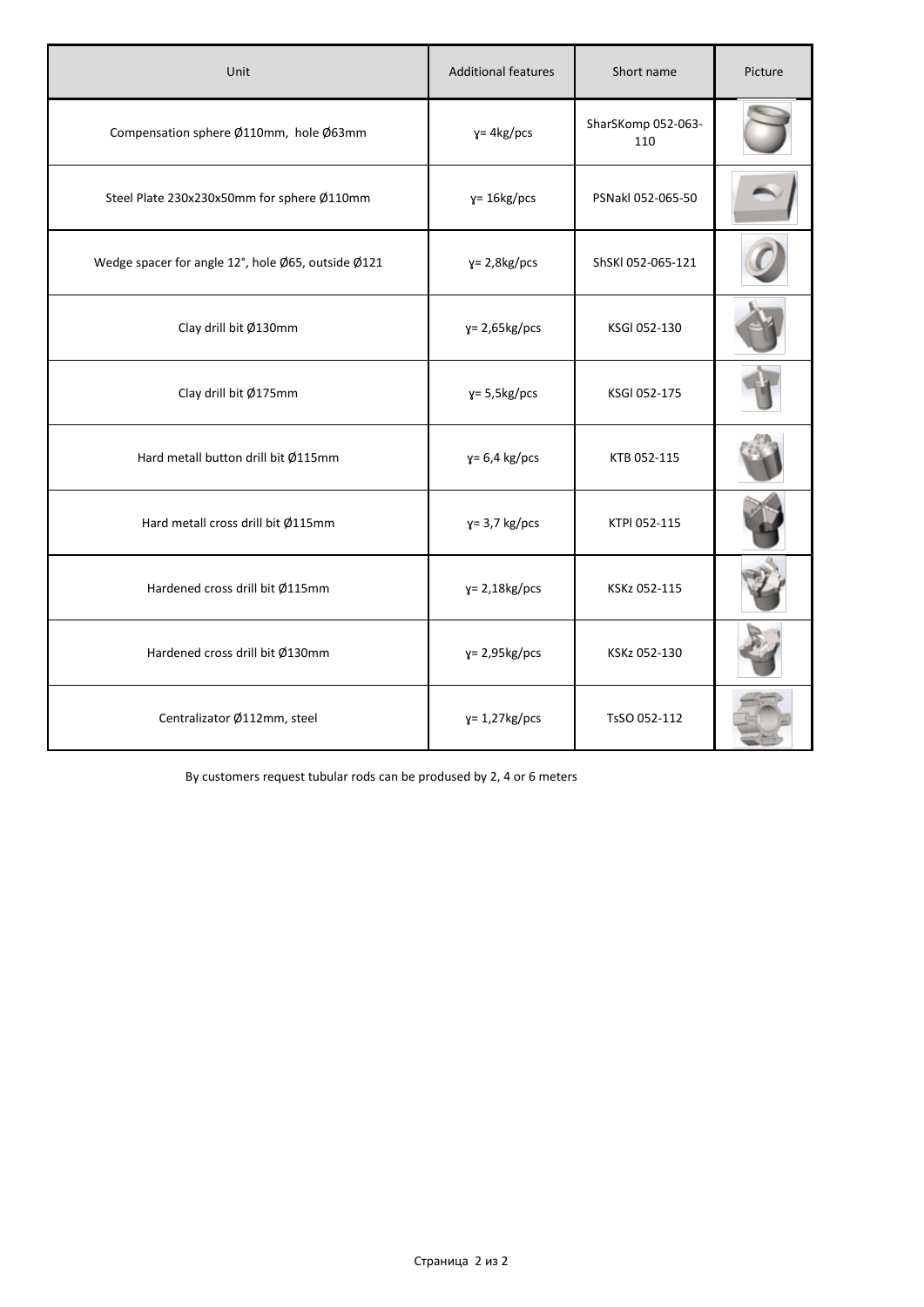# **List of elements ø 72mm**

| Unit                                               | <b>Additional features</b>            | Short name      | Picture |
|----------------------------------------------------|---------------------------------------|-----------------|---------|
| Tubular screw rod, 72/49, right thread, steel      | P02=1041kN, L=3m,<br>γ= 13,86kg/m     | ShSO 072-040    |         |
| Tubular screw rod, 72/49, right thread, galvanized | P02=1041kN, L=3m,<br>y=14,06kg/m      | ShTsO 072-040   |         |
| Tubular screw rod, 72/40, right thread, steel      | P02=1278kN, L=3m,<br>γ= 17,92kg/m     | ShSO 072-049    |         |
| Tubular screw rod, 72/40, right thread, galvanized | P02=1278kN, L=3m,<br>$y = 18,12$ kg/m | ShTsO 072-049   |         |
| Coupler steel 102x245mm for 72/40                  | $y = 8,26kg/pcs$                      | MSO 072-102     |         |
| Coupler galvanized 102 x 245mm for 72/40           | $y = 8,31kg/pcs$                      | MTsO 072-102    |         |
| Coupler steel 95x245mm for 72/49                   | $y = 6,18kg/pcs$                      | MSO 072-095     |         |
| Coupler galvanized 95x245mm for 72/49              | $y= 6,23kg/pcs$                       | MTsO 072-095    |         |
| Spherical nut, 072-95-70, steel                    | $y = 2,29kg/pcs$                      | GSSf 072-95-70  |         |
| Spherical nut, 072-95-70, galvanized               | $y = 2,33kg/pcs$                      | GTsSf 072-95-70 |         |
| Steel Plate 250x250x40mm, hole Ø80mm               | $y = 18$ kg/pcs                       | PSO 072-080-40  |         |
| Galvanized Plate 250x250x40mm, hole Ø80mm          | $y = 18,2kg/pcs$                      | PTsO 072-080-40 |         |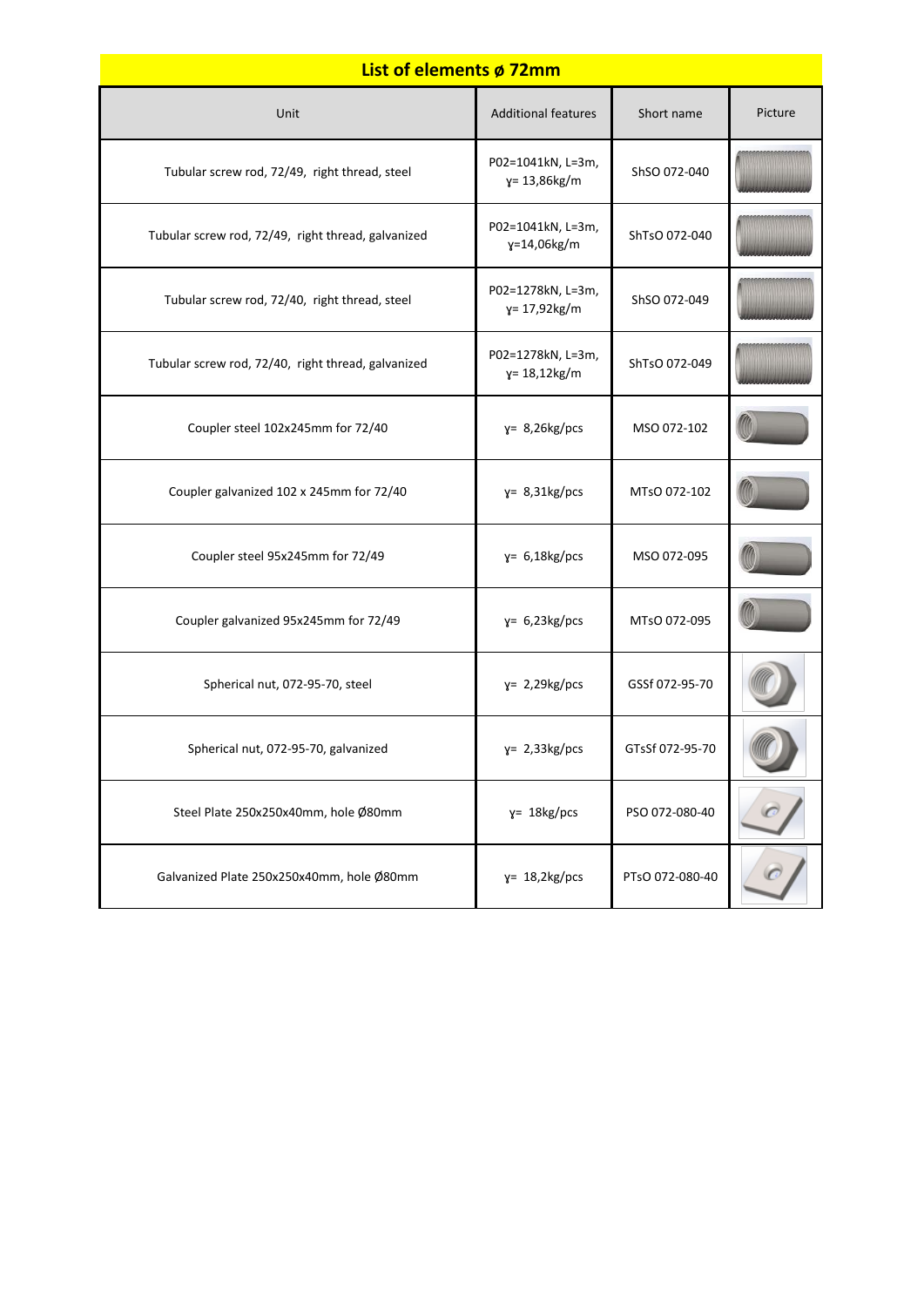| Steel Plate 175x175x35mm, hole Ø80mm                           | $y= 6,74kg/pcs$      | PSO 072-080-35-<br>175   |  |
|----------------------------------------------------------------|----------------------|--------------------------|--|
| Galvanized Plate 250x250x35mm, hole Ø80mm                      | $y = 15,44kg/pcs$    | PTsO 072-080-35-<br>250  |  |
| Steel Plate 210x210x50mm, hole Ø80mm                           | $y = 14,99kg/pcs$    | PSO 072-080-50           |  |
| Compensation sphere Ø170mm, hole Ø90mm                         | $y = 15,5kg/pcs$     | SharSKomp 072-090<br>170 |  |
| Steel Plate 325x260x70mm for sphere Ø170mm                     | $y = 31,63kg/pcs$    | PSNakl 072-090-70        |  |
| Steel Plate 325x260x70mm with elliptical hole for wedge spacer | $y = 41,42kg/pcs$    | PSKISh 072-090-70        |  |
| Wedge spacer 12°, hole Ø80mm, outside Ø140mm                   | $y = 4,81kg/pcs$     | ShSKI 072-080-140        |  |
| Clay drill bit Ø130mm                                          | $y = 4.9kg/pcs$      | KSGI 072-130             |  |
| Clay drill bit Ø200mm                                          | $y = 5,8$ kg/pcs     | KSGI 072-200             |  |
| Clay drill bit Ø230mm                                          | $y=$ , 8,83 $kg/pcs$ | KSGI 072-230             |  |
| Clay drill bit Ø330mm                                          | $y = 13,1kg/pcs$     | KSGI 072-330             |  |
| Hard metall button drill bit Ø130mm                            | $y=6.9kg/pcs$        | KTB 072-130              |  |
| Hard metall cross drill bit Ø130mm                             | $y = 4,27kg/pcs$     | KTPI 072-130             |  |
| Hardened cross drill bit Ø130mm                                | $y = 5,68$ kg/pcs    | KSKz 072-130             |  |
| Hardened cross drill bit Ø175mm                                | $y = 8,4kg/pcs$      | KSKz 072-175             |  |
| Centralizator Ø130mm, steel                                    | $y = 1,36kg/pcs$     | TsSO 072-130             |  |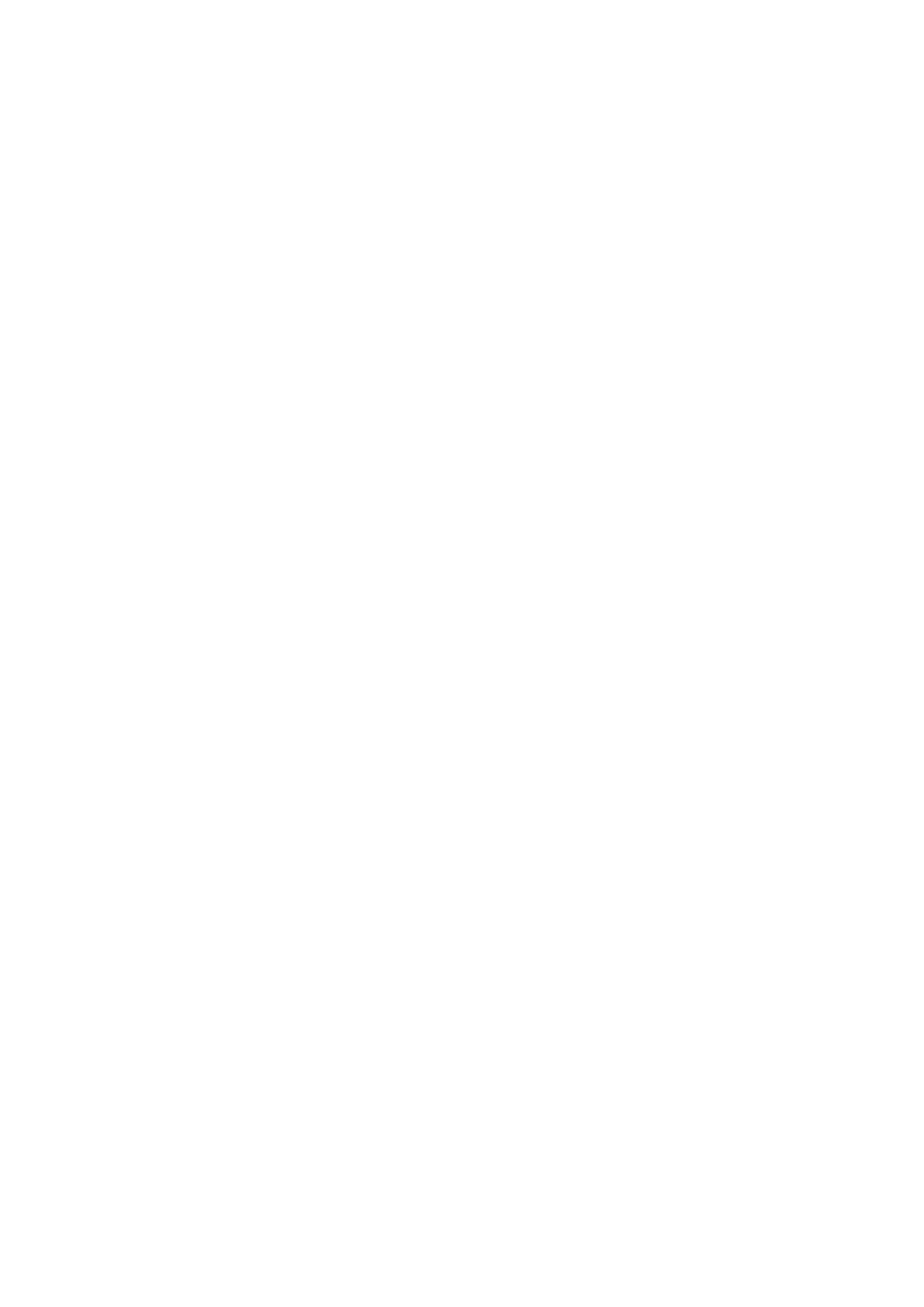| List of elements ø 105mm                            |                                       |                        |         |
|-----------------------------------------------------|---------------------------------------|------------------------|---------|
| Unit                                                | <b>Additional features</b>            | Short name             | Picture |
| Tubular screw rod, 105/78, right thread, steel      | P02=1793kN, L=3m,<br>y=26,56kg/m      | ShSO 105-078           |         |
| Tubular screw rod, 105/78, right thread, galvanized | P02=1793kN, L=3m,<br>$y = 26,81 kg/m$ | ShTsO 105-078          |         |
| Tubular screw rod, 105/52, right thread, steel      | P02=3004kN, L=3m,<br>$y = 47,17kg/m$  | ShSO 105-052           |         |
| Tubular screw rod, 105/52, right thread, galvanized | P02=3004kN, L=3m,<br>$y = 47,52kg/m$  | ShTsO 105-052          |         |
| Coupler steel 127x255mm for 105/78                  | $y = 7,85$ kg/pcs                     | MSO 105-127            |         |
| Coupler galvanized 127x255mm for 105/78             | $y = 7.92$ kg/pcs                     | MTsO 105-127           |         |
| Coupler steel 133x290mm for 105/52                  | $y = 11,76kg/pcs$                     | MSO 105-133            |         |
| Coupler galvanized 133x290mm for 105/52             | $y = 11,84$ kg/pcs                    | MTsO 105-133           |         |
| Spherical nut, 105-125-80, for 105/78, steel        | $y = 3,27kg/pcs$                      | GSSf 105-125-080       |         |
| Spherical nut, 105-125-80, for 105/78, galvanized   | $y = 3,34kg/pcs$                      | GTsSf 105-125-080      |         |
| Spherical nut, 105-125-130, for 105/52, steel       | $y=6,03kg/pcs$                        | GSSf 105-125-130       |         |
| Spherical nut, 105-125-130, for 105/52, galvanized  | $y=6,13kg/pcs$                        | GTsSf 105-125-130      |         |
| Steel Plate 240x240x50mm, hole Ø110mm               | $y = 18,43kg/pcs$                     | PSO 105-110-50-<br>240 |         |